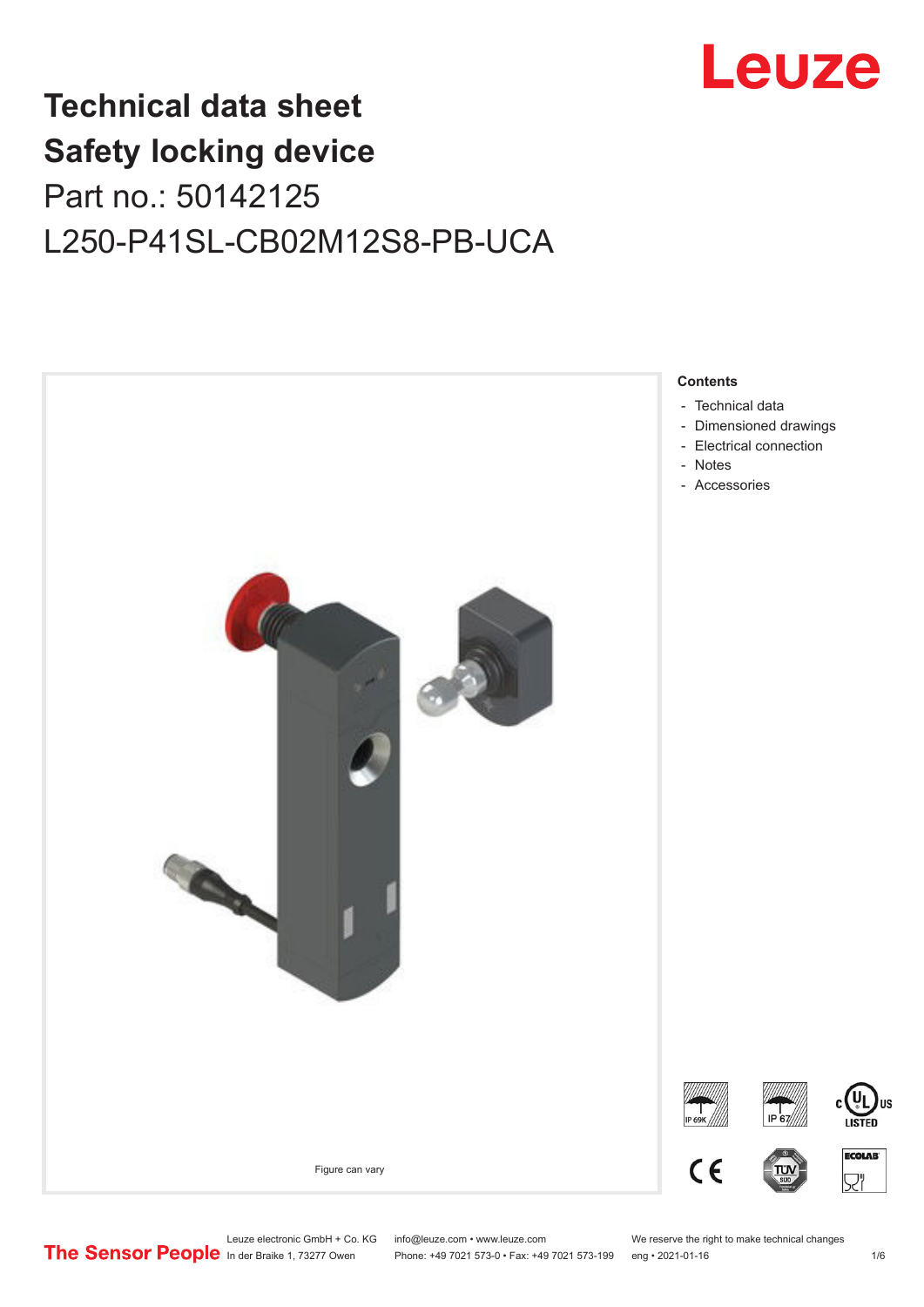## <span id="page-1-0"></span>**Technical data**

#### **Basic data**

| <b>Series</b>                     | L250                                                                             |
|-----------------------------------|----------------------------------------------------------------------------------|
| <b>Functions</b>                  |                                                                                  |
| <b>Functions</b>                  | Locking device with quard interlocking in<br>acc. with EN ISO 14119 (type 4)     |
| Activation mode of safety outputs | Safety outputs active if safety door is<br>closed and locked                     |
| Operating principle               | Quiescent current principle - Actuator<br>locked if electromagnet is deactivated |

#### **Characteristic parameters**

| <b>SIL</b>             | 3, IEC 61508                          |
|------------------------|---------------------------------------|
| <b>SILCL</b>           | 3, IEC/EN 62061                       |
| Performance Level (PL) | Up to and including e, EN ISO 13849-1 |
| MTTF <sub>d</sub>      | 1,671 years, EN ISO 13849-1           |
| $PFH_n$                | $1,24E-09$ per hour                   |
| Mission time $T_{M}$   | 20 years, EN ISO 13849-1              |
| Category               | 4, EN ISO 13849                       |
| DC                     | High                                  |
| <b>Encoding level</b>  | High, EN ISO 14119                    |

#### **Electrical data**

**Type of wiring** Single connection **External safeguarding for supply circuit**

2A type Gg (or equivalent)

**Performance data** Supply voltage U<sub>B</sub> **Current consumption, max.** 1,200 mA

24 V, DC, -10 ... 10 %

#### **Inputs**

| Number of digital switching inputs 3 Piece(s) |
|-----------------------------------------------|
|-----------------------------------------------|

#### **Switching inputs**

**Type** Digital switching input **Switching voltage, typ.** 24 V **Voltage type** DC **Current consumption, typ.** 5 mA

**Digital switching input 1 Function IE1** activation input: electromagnet

**Digital switching input 2 Function** IE2 activation input: electromagnet

**Digital switching input 3**

**Function** I3 programming input / control input for reset

#### **Outputs**

**Number of safety-related switching**  2 Piece(s) **outputs (OSSDs) Number of digital switching outputs** 1 Piece(s)

| Safety-related switching outputs |                                      |  |  |  |
|----------------------------------|--------------------------------------|--|--|--|
| <b>Type</b>                      | Safety-related switching output OSSD |  |  |  |
| Voltage type                     | DC.                                  |  |  |  |

**Safety-related switching output 1 Switching element** Transistor, PNP

**Safety-related switching output 2<br>Switching element** Transistor, PNP **Switching element Switching outputs Type** Digital switching output **Switching voltage, typ.** 24 V **Voltage type** DC **Switching output 1 Switching element** Transistor, PNP **Function** O3 signal output: protective-device closed **Connection Number of connections** 1 Piece(s) **Connection 1 Function** Connection with PLC Contact connection Voltage supply **Type of connection** Cable with connector **Cable length** 200 mm **Cable color** Black **Number of conductors** 8 -wire **Thread size** M12 **Type** Male **Material** Metal **No. of pins** 8 -pin **Encoding** A-coded **Mechanical data Designation Cubic Dimension (W x H x L)** 40 mm x 191.2 mm x 40 mm **Housing material** Plastic **Net weight** 500 g **Housing color** Gray **Type of fastening** Through-hole mounting **Side of cable entry Lateral Release device Auxiliary release** Escape release button **Approach speed** 0.001 ... 0.5 m/s Locking force, max. 2,100 N Mechanical life time **1,000,000** actuation cycles, IEC 60947-5-1 switching cycles **Actuation frequency, max.** 600 per hour, IEC 60947-5-1 **Extraction force, unlocked actuator** 20 N **RFID sensor data Assured operating distance Sao** 2 mm Assured cut-out distance S<sub>ar</sub> 10 mm (actuator locked) 6 mm (actuator not locked) **Nominal switching distance S<sup>n</sup>** 3 mm **Repeatability**  $\leq 10\% S_n$ <br>**Differential travel**  $\leq 20\% S_n$ **Differential travel** 

#### **Operation and display**

**Max. switching frequency** 1 Hz

| Type of display       | I FD.      |
|-----------------------|------------|
| <b>Number of LEDs</b> | 5 Piece(s) |

# Leuze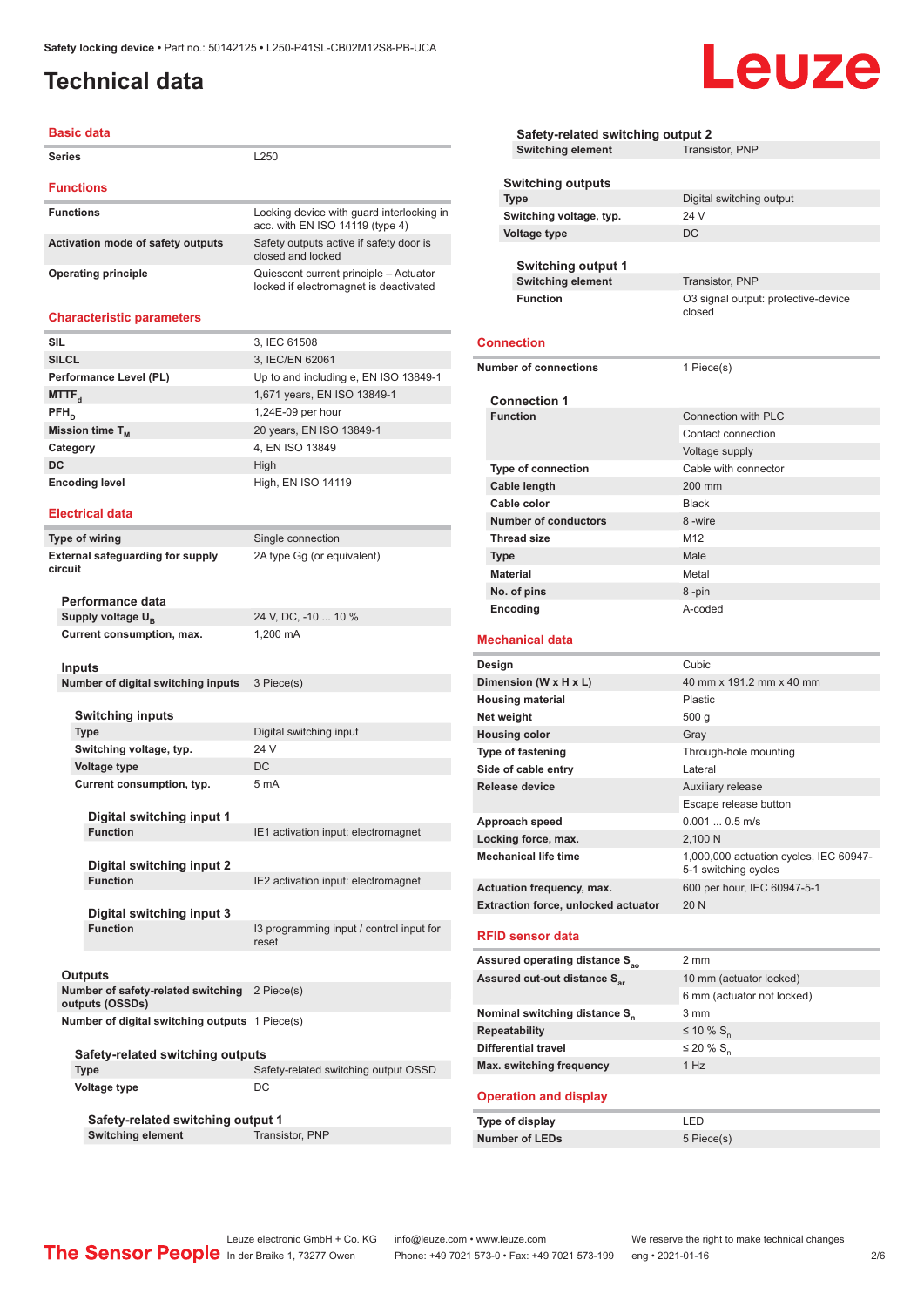## <span id="page-2-0"></span>**Technical data**

# Leuze

#### **Environmental data**

| Ambient temperature, operation | $-20$ 50 °C    |  |  |
|--------------------------------|----------------|--|--|
| Ambient temperature, storage   | $-4075 °C$     |  |  |
| <b>Certifications</b>          |                |  |  |
| Degree of protection           | IP 67          |  |  |
|                                | <b>IP 69K</b>  |  |  |
| <b>Certifications</b>          | c UL US        |  |  |
|                                | <b>ECOLAB</b>  |  |  |
|                                | <b>TÜV Süd</b> |  |  |
|                                |                |  |  |

| eCl@ss 5.1.4    | 27272603 |
|-----------------|----------|
| eCl@ss 8.0      | 27272603 |
| eCl@ss 9.0      | 27272603 |
| eCl@ss 10.0     | 27272603 |
| eCl@ss 11.0     | 27272603 |
| <b>ETIM 5.0</b> | EC002593 |
| <b>ETIM 6.0</b> | EC002593 |
| <b>ETIM 7.0</b> | EC002593 |

**Classification**

## **Dimensioned drawings**

All dimensions in millimeters

### Safety locking device

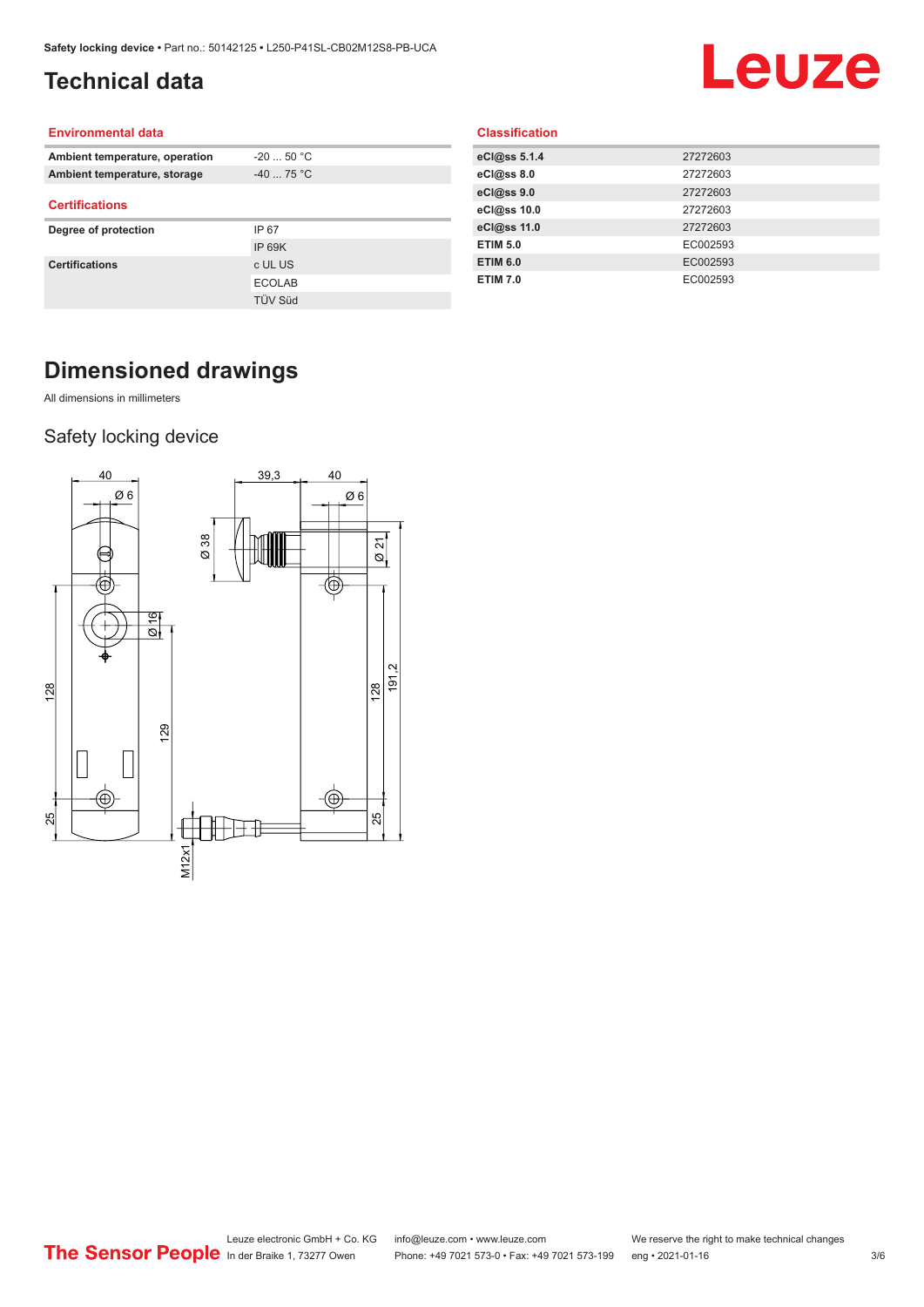## <span id="page-3-0"></span>**Dimensioned drawings**

Leuze

Actuator





## **Electrical connection**

### **Connection 1**

| <b>Function</b>             | Connection with PLC  |
|-----------------------------|----------------------|
|                             | Contact connection   |
|                             | Voltage supply       |
| Type of connection          | Cable with connector |
| Cable length                | 200 mm               |
| Cable color                 | <b>Black</b>         |
| <b>Number of conductors</b> | 8-wire               |
| <b>Thread size</b>          | M12                  |
| <b>Type</b>                 | Male                 |
| <b>Material</b>             | Metal                |
| No. of pins                 | 8-pin                |
| Encoding                    | A-coded              |

#### **Pin Pin assignment Conductor Conductor Color**

| 1              | $A1 + 24V$                                     | White        |
|----------------|------------------------------------------------|--------------|
| $\overline{2}$ | O3 signal output: protective-device closed     | <b>Brown</b> |
| 3              | $A2 + 0V$                                      | Green        |
| 4              | OS1 safe output                                | Yellow       |
| 5              | IE2 activation input: electromagnet            | Gray         |
| 6              | 13 programming input / control input for reset | <b>Pink</b>  |
|                | OS2 safe output                                | <b>Blue</b>  |
| 8              | IE1 activation input: electromagnet            | Red          |

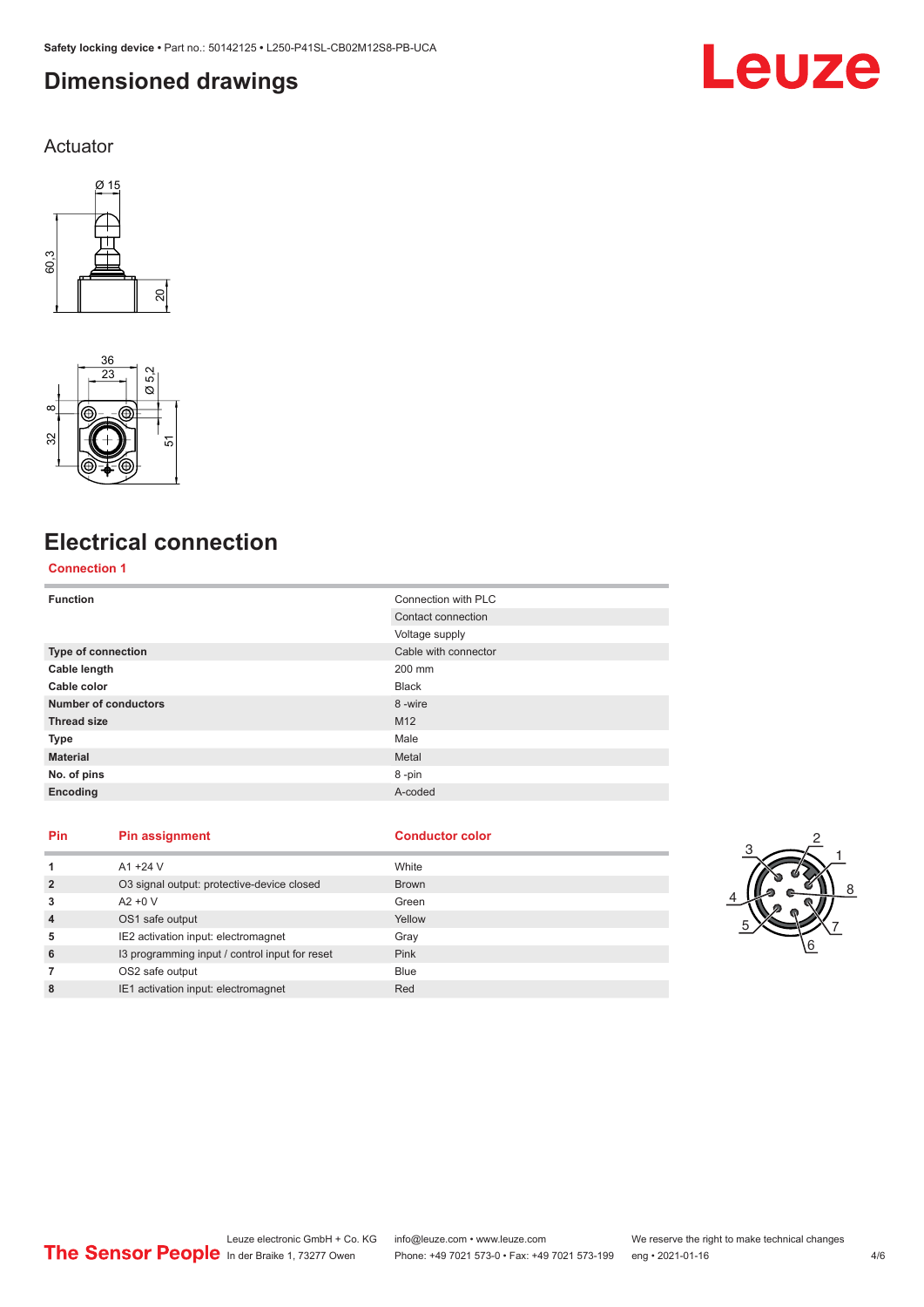## <span id="page-4-0"></span>**Notes**



## **Accessories**

## Connection technology - Connection cables

|  | Part no. | <b>Designation</b>     | <b>Article</b>   | <b>Description</b>                                                                                                                                           |
|--|----------|------------------------|------------------|--------------------------------------------------------------------------------------------------------------------------------------------------------------|
|  | 50135128 | KD S-M12-8A-P1-050     | Connection cable | Connection 1: Connector, M12, Axial, Female, A-coded, 8-pin<br>Connection 2: Open end<br>Shielded: Yes<br>Cable length: 5,000 mm<br>Sheathing material: PUR  |
|  | 50135129 | KD S-M12-8A-P1-100     | Connection cable | Connection 1: Connector, M12, Axial, Female, A-coded, 8-pin<br>Connection 2: Open end<br>Shielded: Yes<br>Cable length: 10,000 mm<br>Sheathing material: PUR |
|  | 50135121 | KD U-M12-8A-P1-<br>020 | Connection cable | Connection 1: Connector, M12, Axial, Female, A-coded, 8-pin<br>Connection 2: Open end<br>Shielded: No<br>Cable length: 2,000 mm<br>Sheathing material: PUR   |
|  | 50135122 | KD U-M12-8A-P1-<br>050 | Connection cable | Connection 1: Connector, M12, Axial, Female, A-coded, 8-pin<br>Connection 2: Open end<br>Shielded: No<br>Cable length: 5,000 mm<br>Sheathing material: PUR   |

## Actuator

| Part no.    | <b>Designation</b> | <b>Article</b> | <b>Description</b>                                                                                                                                                                                     |
|-------------|--------------------|----------------|--------------------------------------------------------------------------------------------------------------------------------------------------------------------------------------------------------|
| 50142133 ** | AC-L250-UCA        | Actuator       | Code type: Unique code<br>Encoding level: High, EN ISO 14119<br>Dimensions: 40 mm x 48.1 mm x 59.4 mm<br>Housing material: Plastic<br>Housing color: Black<br>Type of fastening: Through-hole mounting |

\*\* Included in delivery contents

**Leuze**